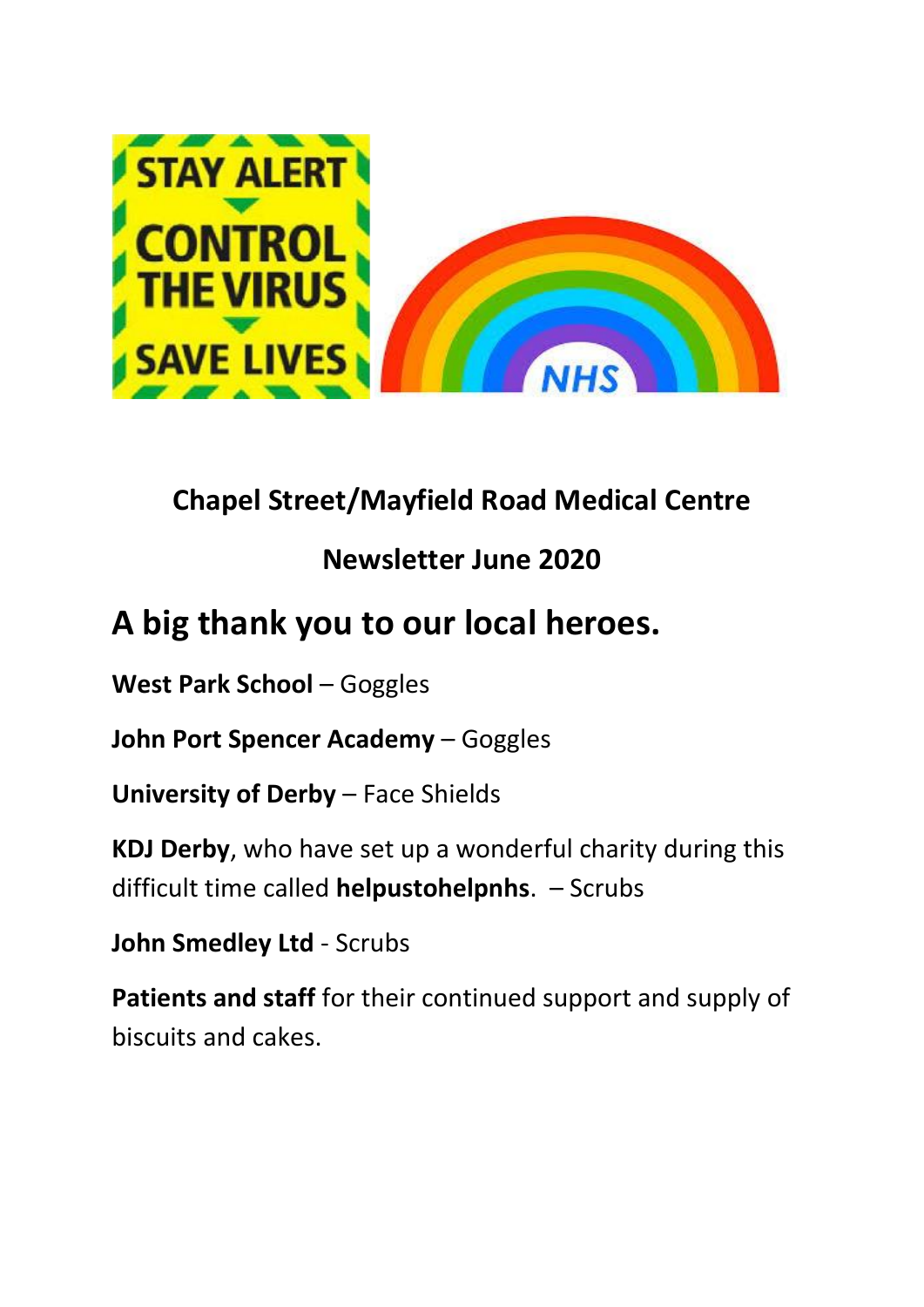#### **STAFF FAREWELLS**



We were sorry to say goodbye to Amy (Administrator) Geraldine (Midwife) and Dr Iserloh (Partner).



We welcome Dr Remilekun Odetoyinbo (Partner), Kamal Modi (Practice Pharmacist), Dr Lamis Huseen (GP), Leigh (Receptionist) and Alicia (Apprentice Administrator). We would also like to congratulate Marie our Practice Manager on becoming a Partner of the Practice.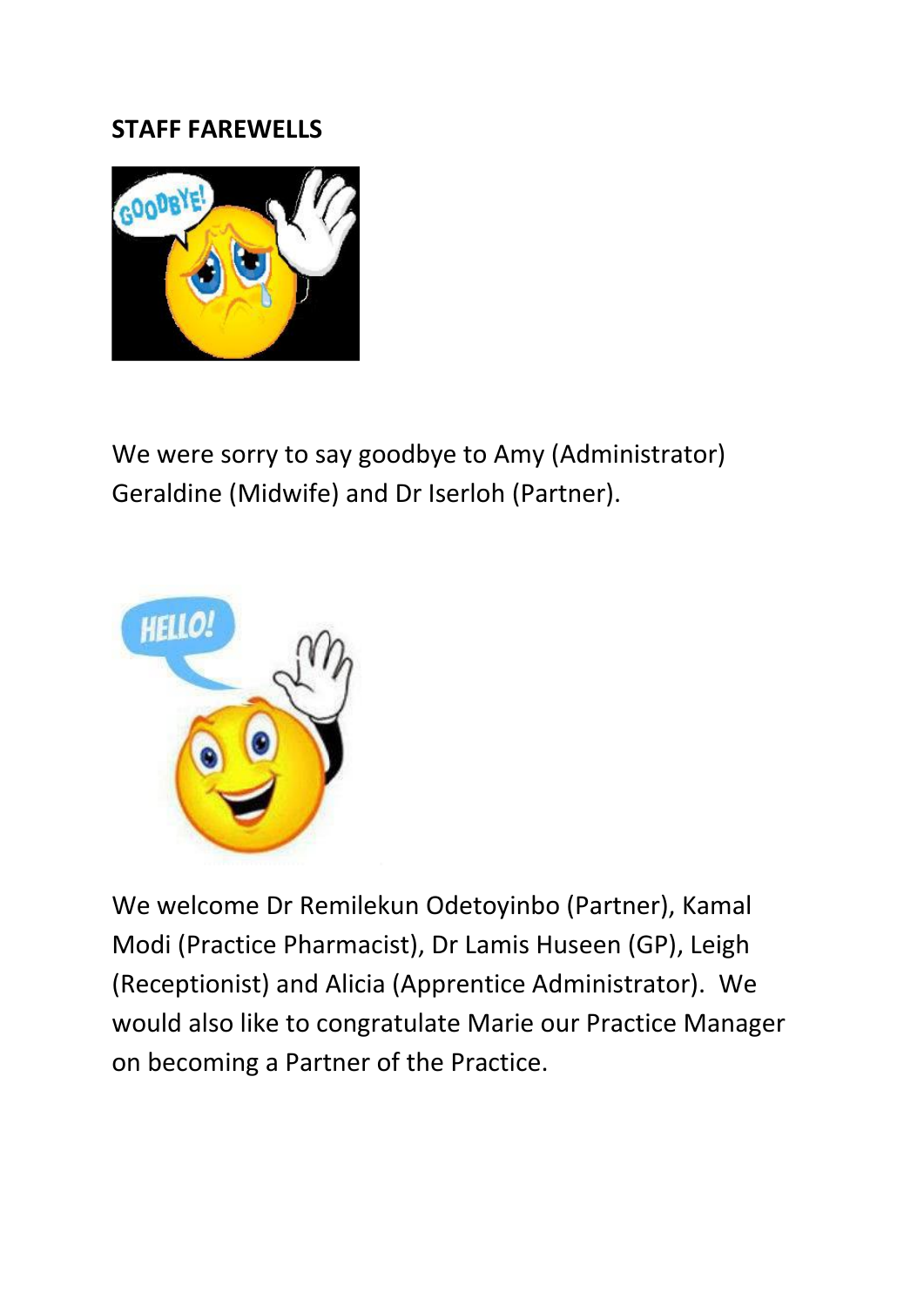#### **Changes to how we are operating**

As you are all aware the COVID-19 Pandemic is having an unprecedented impact on the NHS across the whole country, stretching services which were already under pressure. In Derby General Practices are adapting to these new pressures on a day-by-day basis; reacting and implementing the expert advice and guidance from NHS England and Public Health England. It is therefore, vital that patients understand that they will see rapid changes in the way that General Practice functions.

We have taken a number of steps to reduce the risks to both patients and staff; the following changes have been implemented with immediate effect:

- We have moved to a total triage system by phone. Patients requesting an appointment will be screened and if appropriate will be offered a telephone appointment with a clinician. If the clinician considers it is appropriate for you to be seen, they will offer you an appointment at an appropriate time at our Chaddesden surgery only.
- Using Video Consultation Appointments (VCA)
- Access to the surgery is **only** by appointment or at the request of a member of staff – please do not come to the surgery unless you have been asked to do so and only come alone with one other person if you are unable to attend on your own
- If you are asked to come to the surgery you must wear a facemask/covering the whole time you are in the surgery, if anyone has to come with you they must also wear a facemask/covering.
- If you need to drop anything off at the surgery, please put it in the letterbox. Do not drop any samples off at Spondon, these **must** go to Chaddesden only.
- Online booking has been disabled for the time being.
- Please follow NHS England and Public Health Guidelines for your age and health needs. Use NHS 111 online initially for advice and guidance – www.111.nhs.uk/covid-19 **PLEASE DO NOT ATTEND THE SURGERY**
- We will be offering urgent blood tests only at the surgery. Patients will be screened before attending the surgery. Patients can visit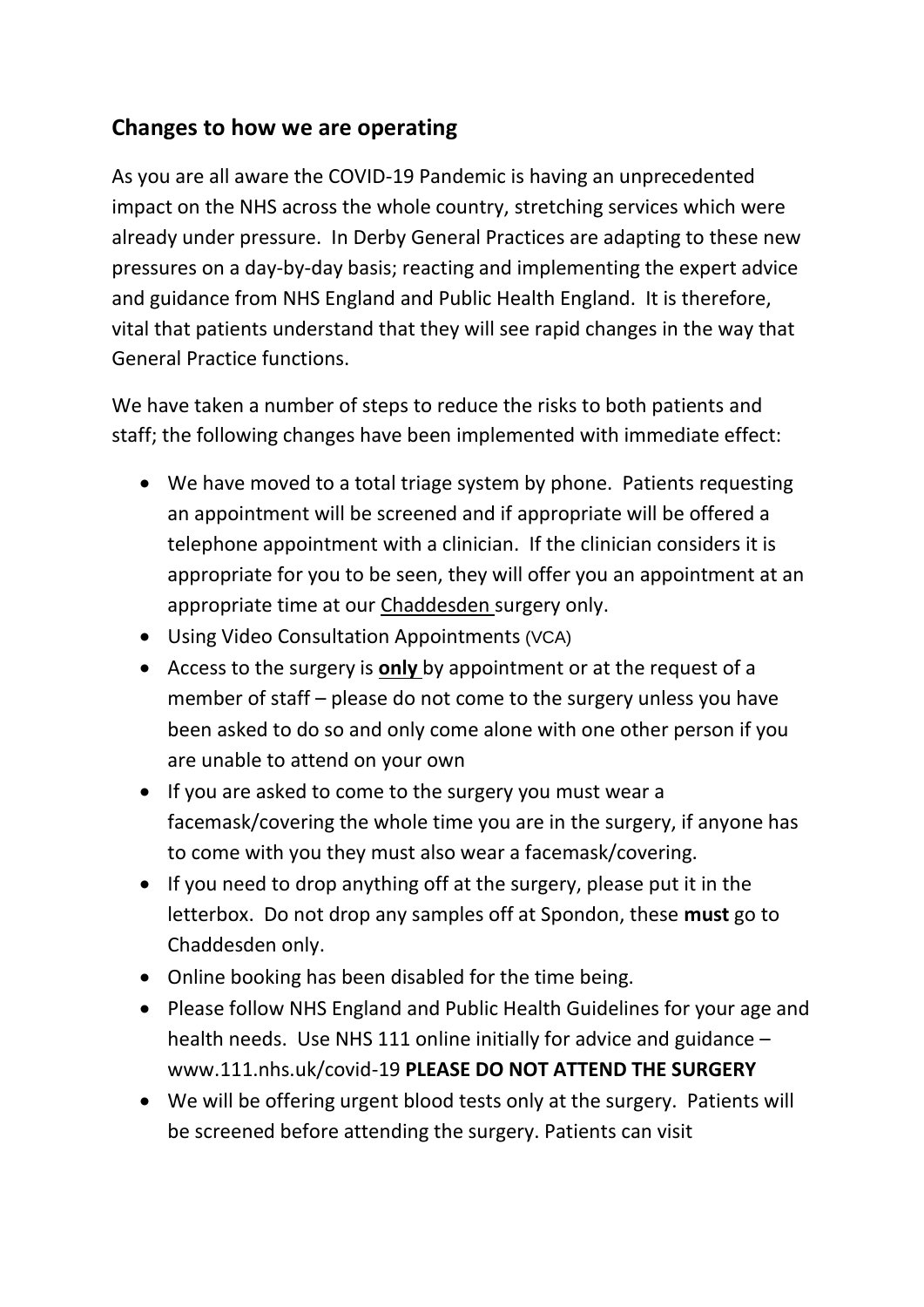[www.uhdb.nhs.uk/service-phlebotomy-blood-tests/](http://www.uhdb.nhs.uk/service-phlebotomy-blood-tests/) for alternative venues.

- Please use our online forms for queries; these can be found at our website [www.chapelstreetmcderby.nhs.uk](http://www.chapelstreetmcderby.nhs.uk/)
- Routine Annual reviews e.g. Diabetic, Asthma clinics etc will be done over the telephone as much as possible.
- Smears & immunisations will continue but a nurse will contact you by telephone on the day of the appointment.
- All prescriptions will be sent to a nominated pharmacy; there will be no collections from the surgery.
- We are recommending patients on repeat medications sign up for online services via our website [www.chapelstreetmcderby.nhs.uk.](http://www.chapelstreetmcderby.nhs.uk/)

This is a fast and constantly changing picture. It is using a lot of manpower to organise and facilitate changes and we ask for your understanding during the challenging and unprecedented times now and ahead.

We understand that many of you will be worried but we can assure you that we care deeply about our patients and we will be working diligently to provide the care that you need.

The partners and staff would like to thank all our patients for your continued support and understanding.

#### **Useful links**

<https://www.nhs.uk/coronavirus>

<https://www.gov.uk/coronavirus>

Physical activities benefits for adults and older adults



<http://blogs.bmj.com/bjsm/files/2016/01/5-clinical-champion.png> <https://www.mind.org.uk/information-support/coronavirus/>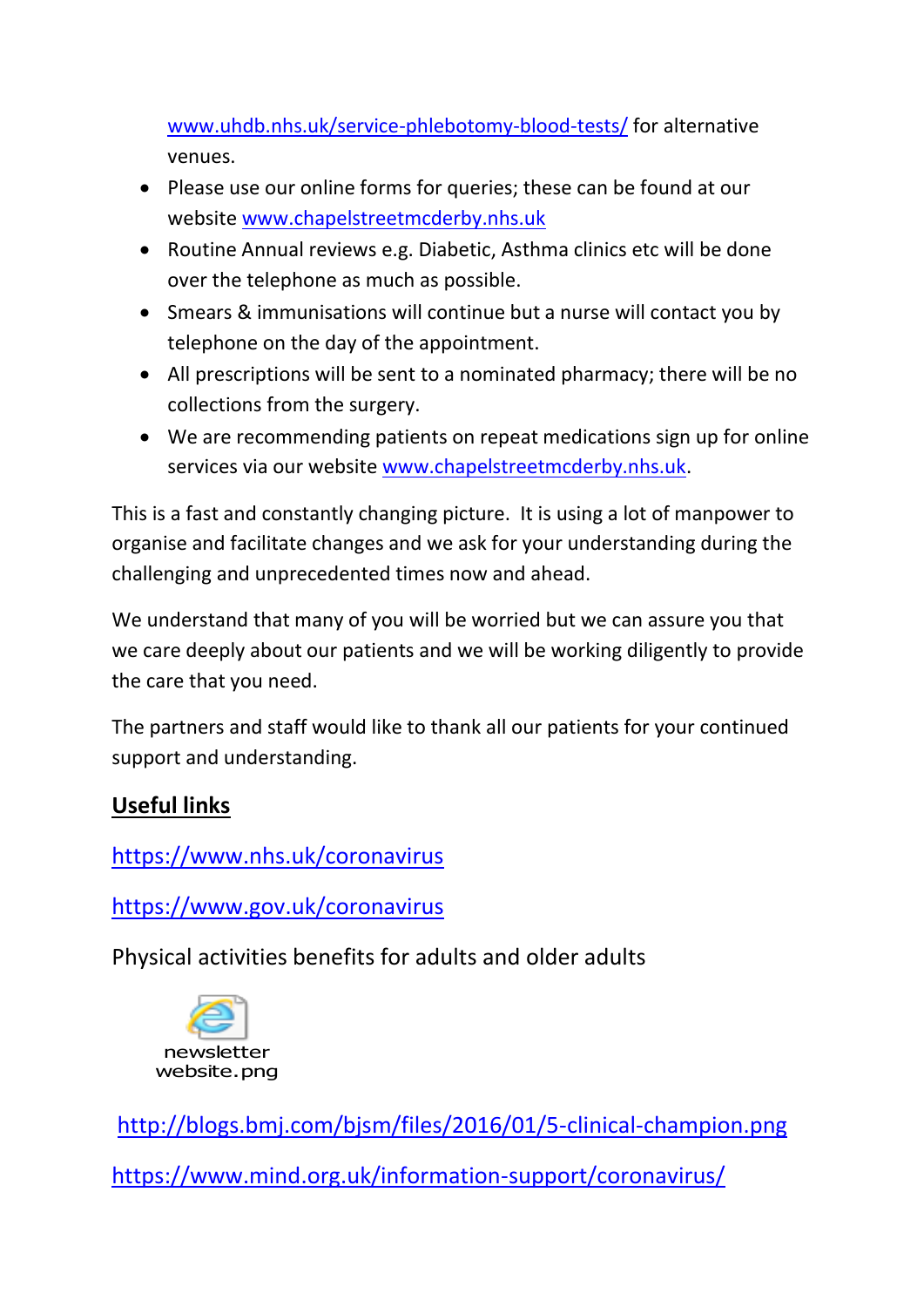An amazing book for children which explains the virus in a way that is easy to understand Coronavirus: A Book for Children by Nosy Crow.

#### [https://issuu.com/nosycrow/docs/coronavirus\\_ins/1?ff&hideShareB](https://issuu.com/nosycrow/docs/coronavirus_ins/1?ff&hideShareButton=true) [utton=true](https://issuu.com/nosycrow/docs/coronavirus_ins/1?ff&hideShareButton=true)

#### **Electronic Repeat Dispensing (eRD)**

If you get regular or repeat prescription, you could save time by switching to electronic Repeat Dispensing (eRD)

eRD sends your prescriptions electronically from your GP surgery to a pharmacy of your choice. It's easy to use and you don't need a computer or electronic device. Ask your GP or pharmacist to set it up for you.

eRD allows your GP to prescribe your regular medicines for up to a year. It's reliable, secure and confidential. Your regular prescriptions are stored securely on the NHS database, so they'll be ready at the pharmacy each time you need them.

Using eRD you can:

- Save time by avoiding unnecessary trips or calls to your GP every time you need to order a repeat prescription.
- Order or cancel your repeat prescriptions online (if your GP practice offers this service)
- Pick up your repeat prescriptions directly from the pharmacy without having to visit your GP.
- Spend less time waiting for your prescription in the pharmacy or GP practice
- Save paper you won't need a paper prescription to collect your medicine from the pharmacy.

For more information about eRD and how it works, ask at your GP surgery or pharmacy, or visit the NHS website: [https://www.nhsbsa.nhs.uk/pharmacies](https://www.nhsbsa.nhs.uk/pharmacies-gp-practices-and-appliance-contractors/prescribing-and-dispensing/electronic-repeat-dispensing-erd/erd-information-patients)[gp-practices-and-appliance-contractors/prescribing-and-dispensing/electronic](https://www.nhsbsa.nhs.uk/pharmacies-gp-practices-and-appliance-contractors/prescribing-and-dispensing/electronic-repeat-dispensing-erd/erd-information-patients)[repeat-dispensing-erd/erd-information-patients](https://www.nhsbsa.nhs.uk/pharmacies-gp-practices-and-appliance-contractors/prescribing-and-dispensing/electronic-repeat-dispensing-erd/erd-information-patients)